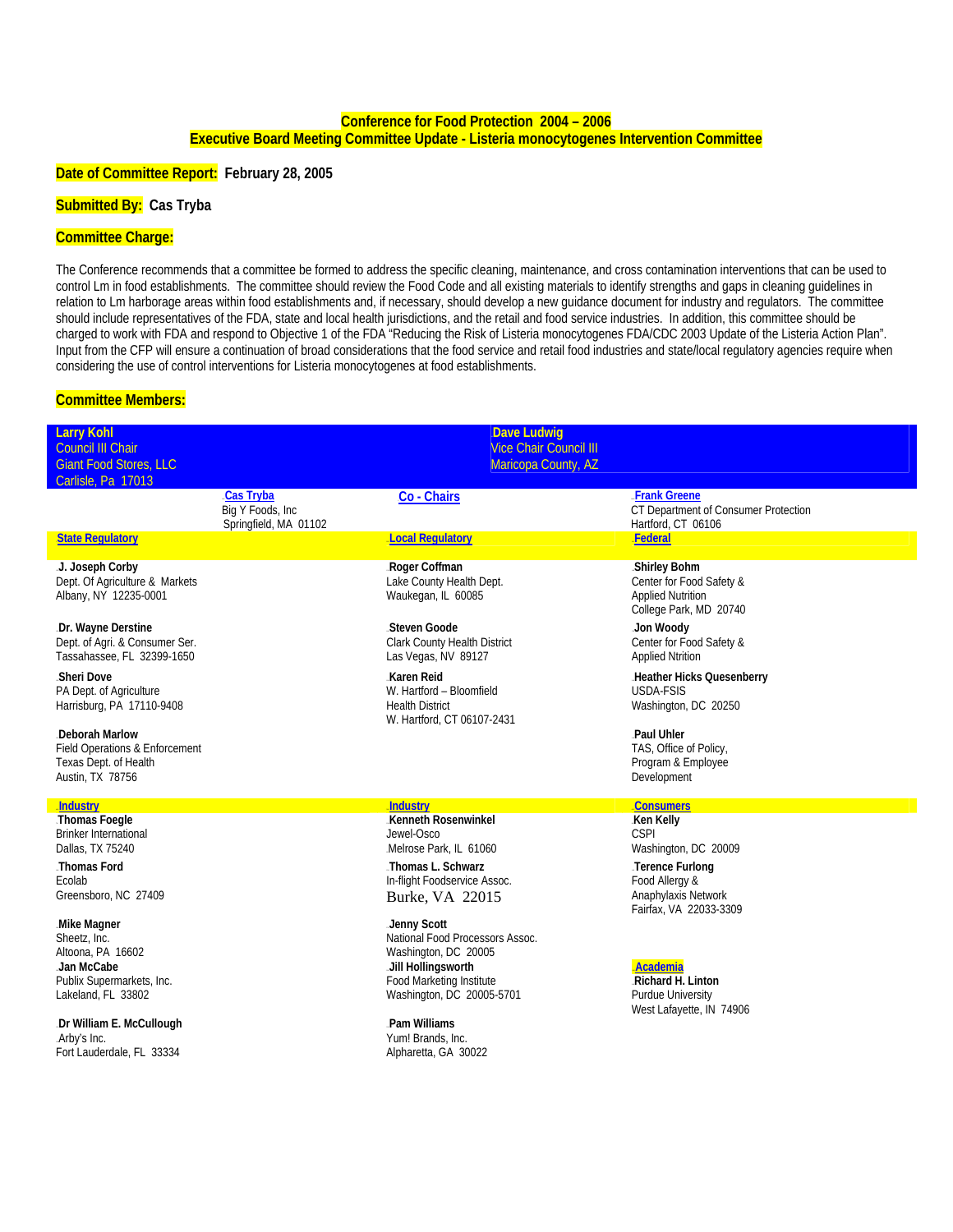#### **Progress Report/Committee Activities:**

## **September 9, 2004**

The Conference for Food Protection (CFP) Lm Intervention Committee reached consensus that the following Lm interventions already exist in the 2003 Food Code:

2-102.11, 2-103.11, 2-301.11, 2-301.14, 2-304.11, 3-101.11, 3-201.11, 3-201.12, 3-201.13, 3-201.14, 3-201.17, 3-202.11, 3-202.14, 3-202.15, 3- 301.11, 3-302.11, 3-302.15, 3-304.11, 3-304.12, 3-304.14, 3-304.15, 3-305.11, 3-305.12, 3-305.14, 3-306.11, 3-307.11, 3-401.11, 3-401.13, 3- 501.16, 3-501.17, 4-101.11, 4-101.16, 4.101.111, 4-201.11, 4-202.11, 4-202.12, 4-202.16, 4-202.17, 4-204.12, 4-204.17, 4-204.18, 4-204.120, 4- 205.10, 4-301.12, 4-302.12, 4-402.11, 4-402.12, 4-501.11, 4-501.12, 4-601.11, 4-602.11, 4.602.13, 4-603.11, 4-603.14, 4-603.15, 4-701.10, 4- 702.11, 4-703.11, 4-901.11, 4-901.12, 4-902.12, 4-903.11, 4-903.12, 4-904.11, 4-904.12, 4-904.13, 5-203.13, 5-205.14, 5-501.18, 6-101.11, 6- 102.11, 6-201.11, 6-201.12, 6-201.13, 6-201.16, 6-201.17, 6-202.19, 6-202.110, 6-403.11, 6-404.11, 6-501.11, 6-501.12, 6-501.13, 6-501.14, 6- 501.15, 6-501.16, 6-501.113, 6-501.114

### **Conference call October 18, 2004**

There was consensus that sufficient interventions already exist in the Code. The Committee agreed that the Code Lm interventions cited would be listed under categories and not chapters (temperature control, personal hygiene, cross contamination, cleaning & sanitizing, equipment design, etc.) There was discussion on whether any additional interventions should be added to the Code. The Committee thought it would be best to reserve the right to add additional Lm interventions into the Code at a future time.

The Committee considered whether it is feasible to create one guidance document for all retail and food service operations. There was agreement to create only one generic document. This document must be kept simple and will reference existing guidance documents for specialized processes. Our document will identify key essential elements that must be included in any Lm guidance document for all food establishments. We agreed to use this method and identify key elements and prioritize them. Then we would fill in each category with more specificity.

### **October 20, 2004**

There were 26 Lm intervention reference documents sent out to the Committee for their review. These documents were from industry, federal regulatory agencies, and academia.

### **November 10, 2004**

After reviewing the documents, the Committee didn't think any one of them was exactly applicable to all food establishments. Therefore, we decided that there was a need to create a guidance document that could be used by all food establishments. There were many items listed in existing documents that we could use and some others that would need to be modified, as it applied to retail and restaurant operations. We agreed during our last conference call to start this process by identifying key elements or categories that should be included in our document.

### **December 13, 2004**

There were 10 key element categories identified by the committee. A committee member proposed that we should vote and chose three or four of the most important categories to really emphasize in our document. All others would be included, but in a less prominent position. The Committee agreed to follow this strategy, which would allow us to spend the majority of time on the most important categories. It would also make it simple and clear to people reading the document that these are the most important areas to control Lm.

### **January 3, 2005**

The following 10 categories were identified by our committee and after the voting, are listed in the order of priority. Targeted sanitation procedures, time/temperature control, and cross contamination were the three key interventions that our committee chose to emphasize in our document.

- 1. Targeting sanitation procedures
- 2. Time/Temperature control
- 3. Cross contamination
- 4. Employee training/practices
- 5. Equipment and facility design
- 6. Verification, monitoring and testing
- 7. Supplier specification
- 8. Recall procedures
- 9. Consumer education
- 10. Identifying high risk foods